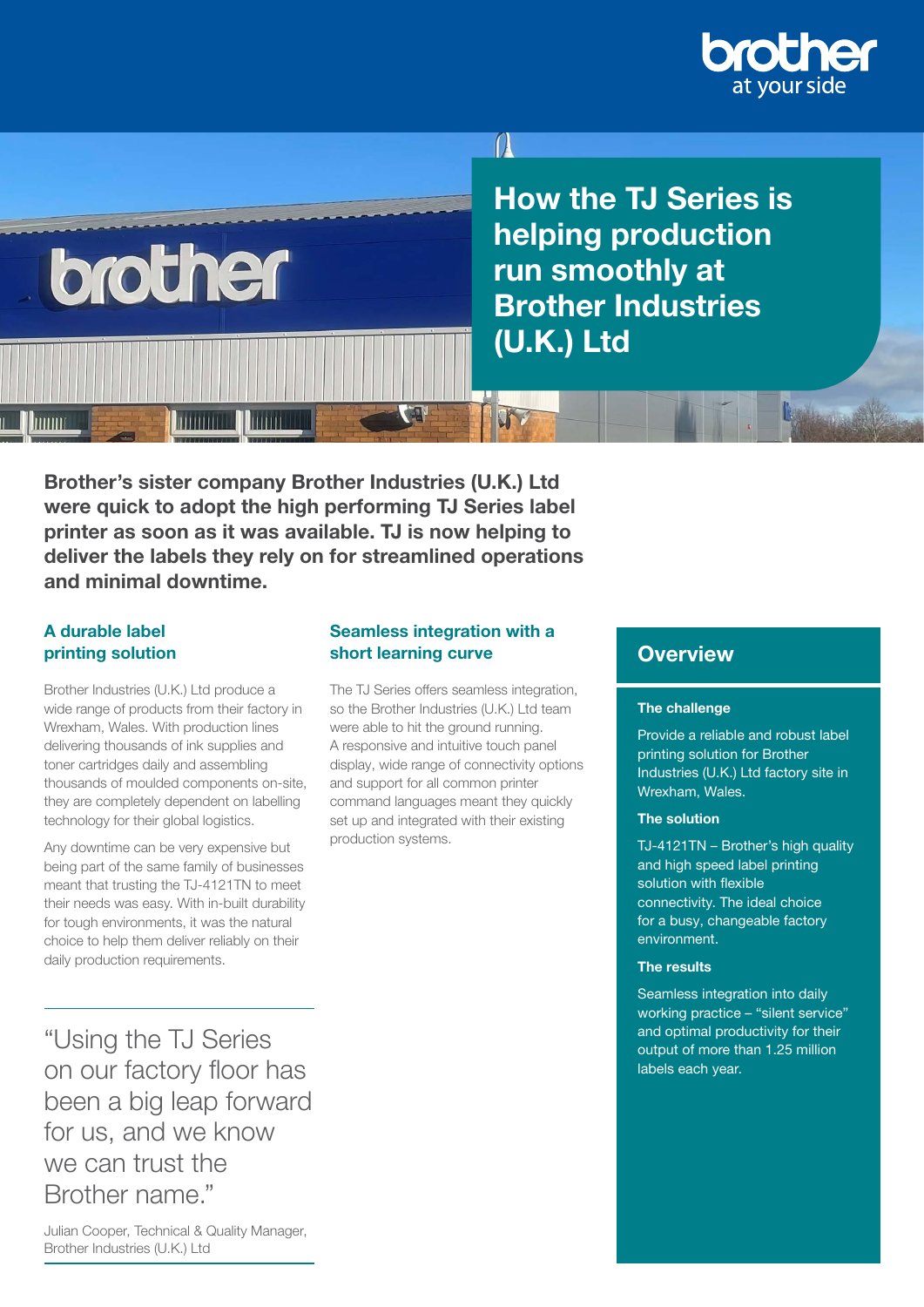

### High speed, high quality printing

High quality printouts are essential to ensure barcodes are readable wherever they end up on their global journey. The TJ's thermal printing capabilities and 300dpi resolution ensures that quality is consistently high.

Just as important is speed. The production line is dependent on a steady flow of different label sizes, so the TJ-4121TN's fast speed – up to 178mm per second keeps things running smoothly. A high capacity 450m thermal transfer ribbon also means reduced downtime thanks to less frequent changes.

### Easy to use, whenever it's needed

At Brother Industries (U.K.) Ltd, production volumes can vary across the month, meaning print locations can change regularly. When required, the TJ-4121TN can be moved and reconnected instantly, by anybody, with the confidence it will be back up and running in seconds with minimal interruptions.

### Frictionless printing, day in, day out

When downtime is not an option, the TJ Series provides busy industrial spaces with a seamless solution that takes care of business in the background. For the Brother Industries (U.K.) Ltd team their print solution is now just part of the family.

As Julian Cooper, Technical & Quality Manager at Brother Industries (U.K.) Ltd says: "We barely notice the TJ printers, which is exactly what we want. Frictionless printing. 'Silent service', I call it. Being able to trust the technology is what our business relies on."

"We barely notice the TJ printers, which is exactly what we want."